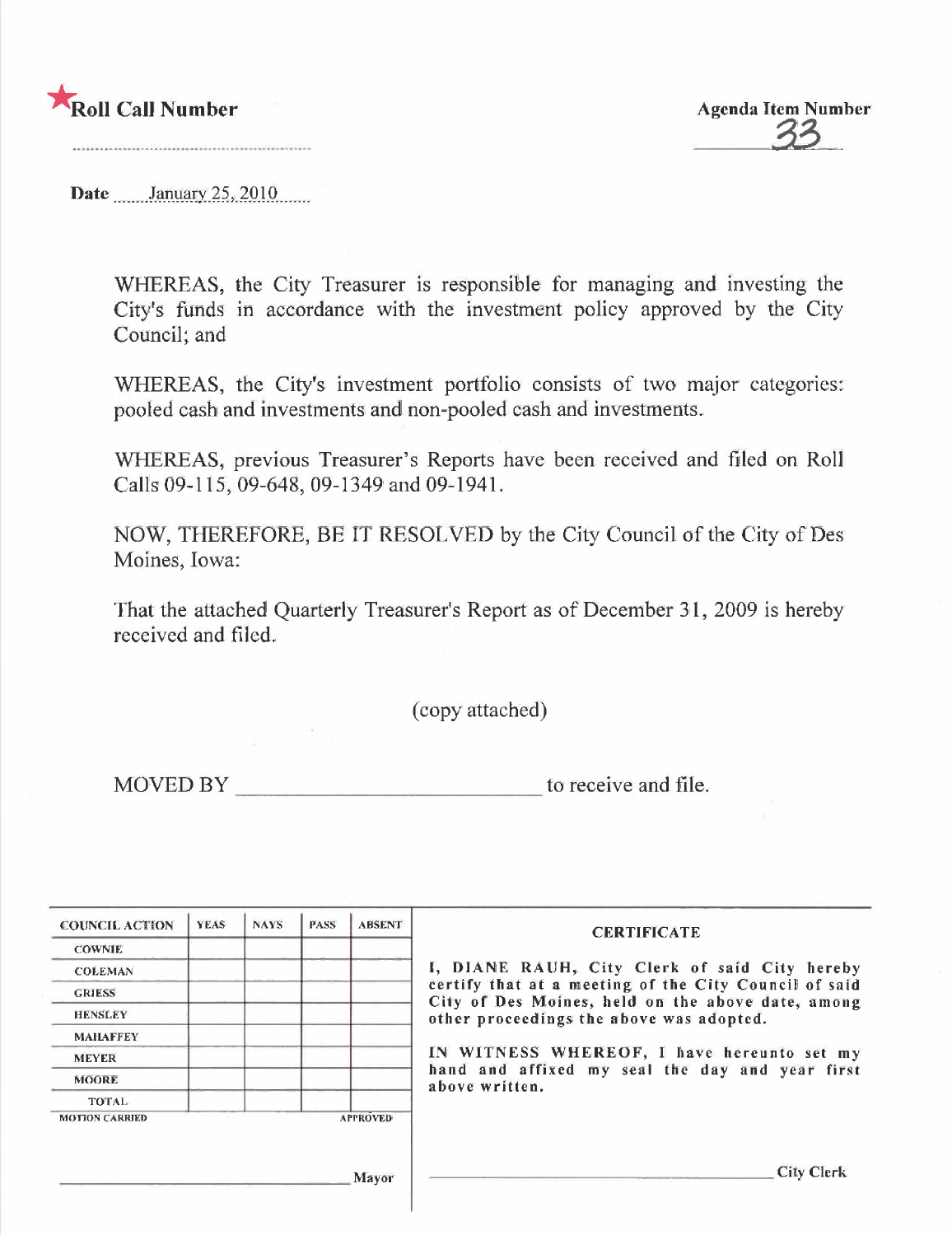# **QUARTERLY TREASURER'S REPORT** QUARTERLY TREASURER'S REPORT As of December 31, 2009

Allen Mc Kinley, Finance Director/Treasurer Allen Mc Kinley, Finance DirectorlTreasurer Prepared by<br>Heide U. Green, Treasury Manager Heide U. Green, Treasury Manager Prepared by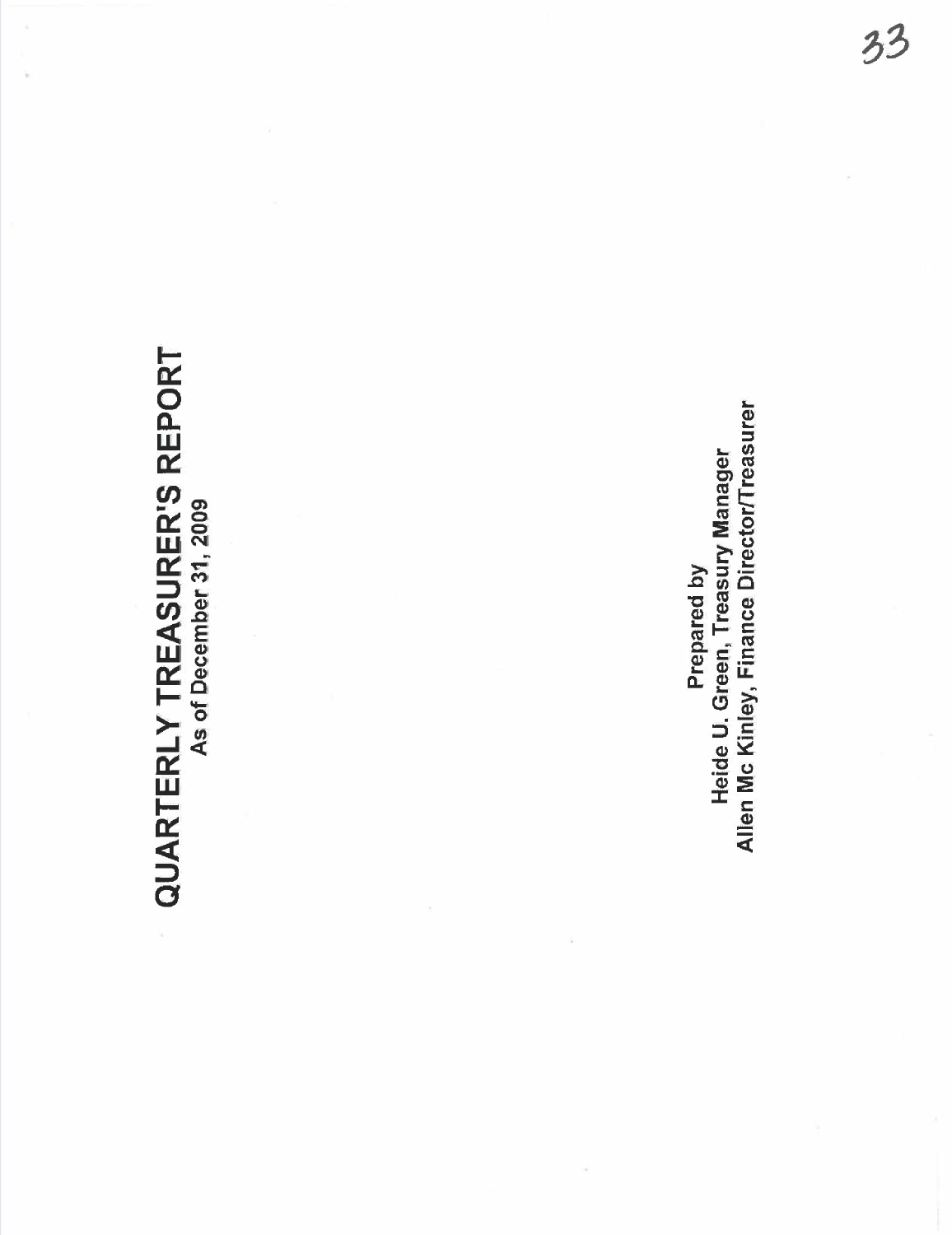#### Quarterly Treasurer's Report Quarterly Treasurer's Report As of December 31, 2009 As of December 31, 2009

# **Background**

In accordance with the City's investment policy, State law, and Federal arbitrage and grant regulations, the Finance Director/Treasurer manages the City's funds as follows: In accordance with the City's investment policy, State law, and Federal arbitrage and grant regulations, the Finance DirectorlTreasurer manages the City's funds as follows:

"It is the policy of the City of Des Moines to invest public funds not currently needed in a manner which will provide protection of principal, "It is the policy of the City of Des Moines to invest public funds not currently needed in a manner which will provide protection of principal, meet the daily cash flow demands of the City and provide market returns." meet the daily cash flow demands of the City and provide market returns."

Therefore, the primary objectives, in priority order, of the investment Therefore, the primary objectives, in priority order, of the investment activities are: activities are:

- 1. Safety of principal 1. Safety of principal
	- 2. Liquidity<br>3. Return on 2, Liquidity
- Return on investments 3. Return on investments

**May** (Source: Investment Policy of the City of Des Moines, effective May (Source: Investment Policy of the City of Des Moines, effective 2006)

#### Purpose

This report is intended to permit City Council and the public to monitor the This report is intended to permit City Council and the public to monitor the Treasurer's compliance with the three objectives stated above. Treasurer's compliance with the three objectives stated above.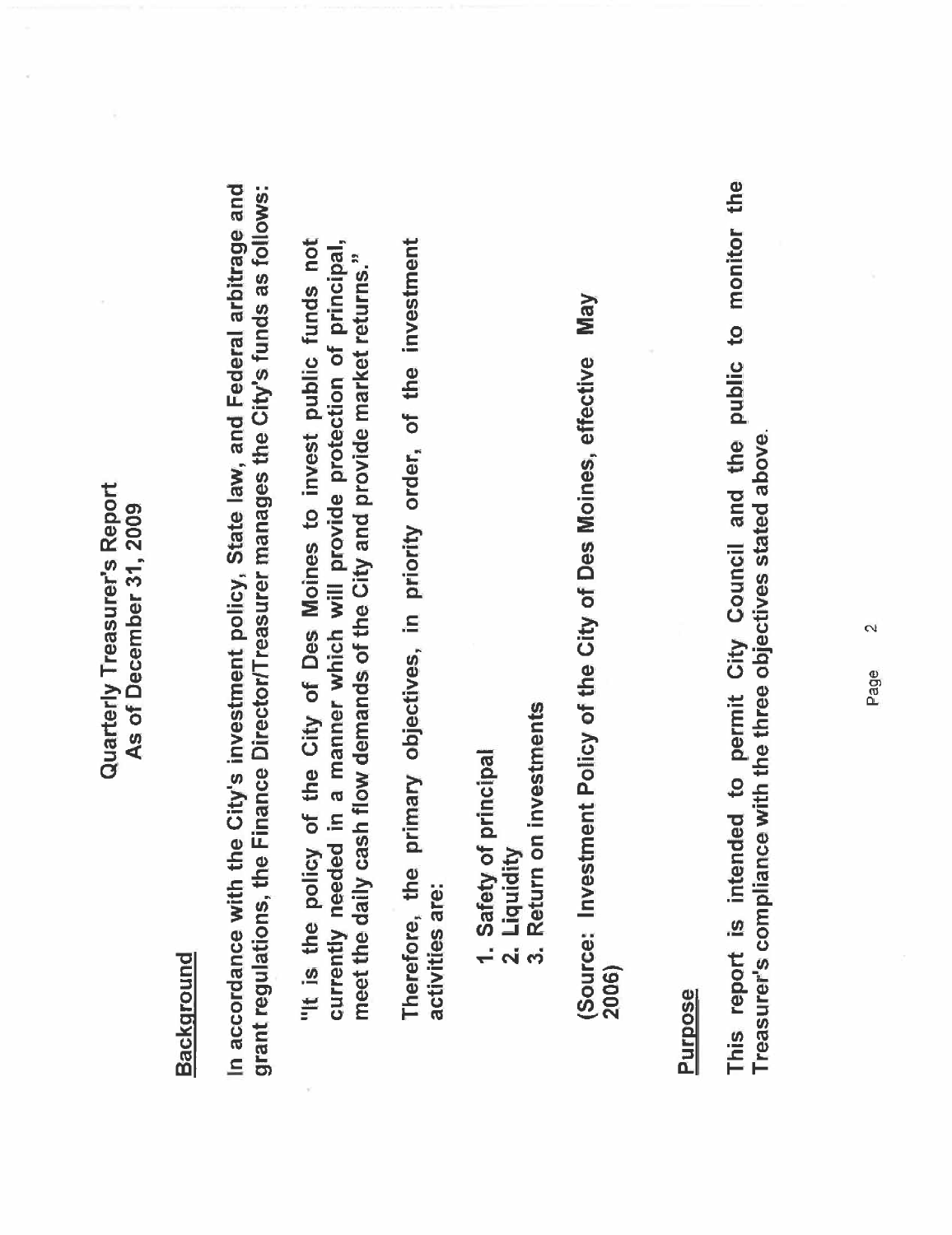### Safety of Principal Safety of Principal

The first two pages of the report (pie graph of "Portfolio Composition" and "Investment Definitions") provide information with which to assess the safety of the The first two pages of the report (pie graph of "Portfolio Composition" and "Investment Definitions") provide information with which to assess the safety of the City's principal City's principaL.

Government. 15.7 percent of the portfolio was invested in certificates of deposit As of December 31, 59.1 percent of the \$176.0 million total portfolio was invested in U.S. government agency securities (Federal Home Loan Bank, Federal Home Loan Mortgage Corporation, Federal National Mortgage Association, and Farm Credit Administration), which are backed by the implied or moral obligation of the U.S. Mortgage Corporation, Federal National Mortgage Association, and Farm Credit Government. 15.7 percent of the portolio was invested in certificates of deposit As of December 31, 59.1 percent of the \$176.0 million total portfolio was invested in U.S. government agency securities (Federal Home Loan Bank, Federal Home Loan Administration), which are backed by the implied or moral obligation of the U.S. issued by lowa banks that have the backing of the State Sinking Fund issued by Iowa banks that have the backing of the State Sinking Fund

#### LiQuiditv

investments contain the City's day-to-day operating funds. These investments are of the report labeled "Pooled Portfolio Detail." The column labeled "Days-Purchase to Maturity" shows this \$154.7 million portion of the portfolio to have an average and and relatively short-term, to reflect their needed availability. This is apparent at the bottom of the report labeled "Pooled Portolio DetaiL." The column labeled "Days-Purchase to Maturity" shows this \$154,7 million portion of the portolio to have an average The City's portolio is divided into two major categories: pooled cash and investments, and non-pooled cash and investments. The pooled cash and investments contain the City's day-to-day operating funds. These investments are relatively short-term, to reflect their needed availability. This is apparent at the bottom cash cash The City's portfolio is divided into two major categories: pooled The pooled investments, and non-pooled cash and investments. maturity of 174 days. maturity of 174 days,

This category contains investments purchased specifically for, and earning interest sinking funds for enterprises like the Airport, Sewer System, and Parking System, are The other major category of the City's portfolio is non-pooled cash and investments. for only, a particular fund. Bond proceeds, debt service reserve funds, and bond the main components of non-pooled cash and investments. The permanent cemetery This category contains investments purchased specifically for, and earning interest for only, a particular fund. Bond proceeds, debt service reserve funds, and bond sinking funds for enterprises like the Airport, Sewer System, and Parking System, are the main components of non-pooled cash and investments. The permanent cemetery The other major category of the City's portolio is non-pooled cash and investments.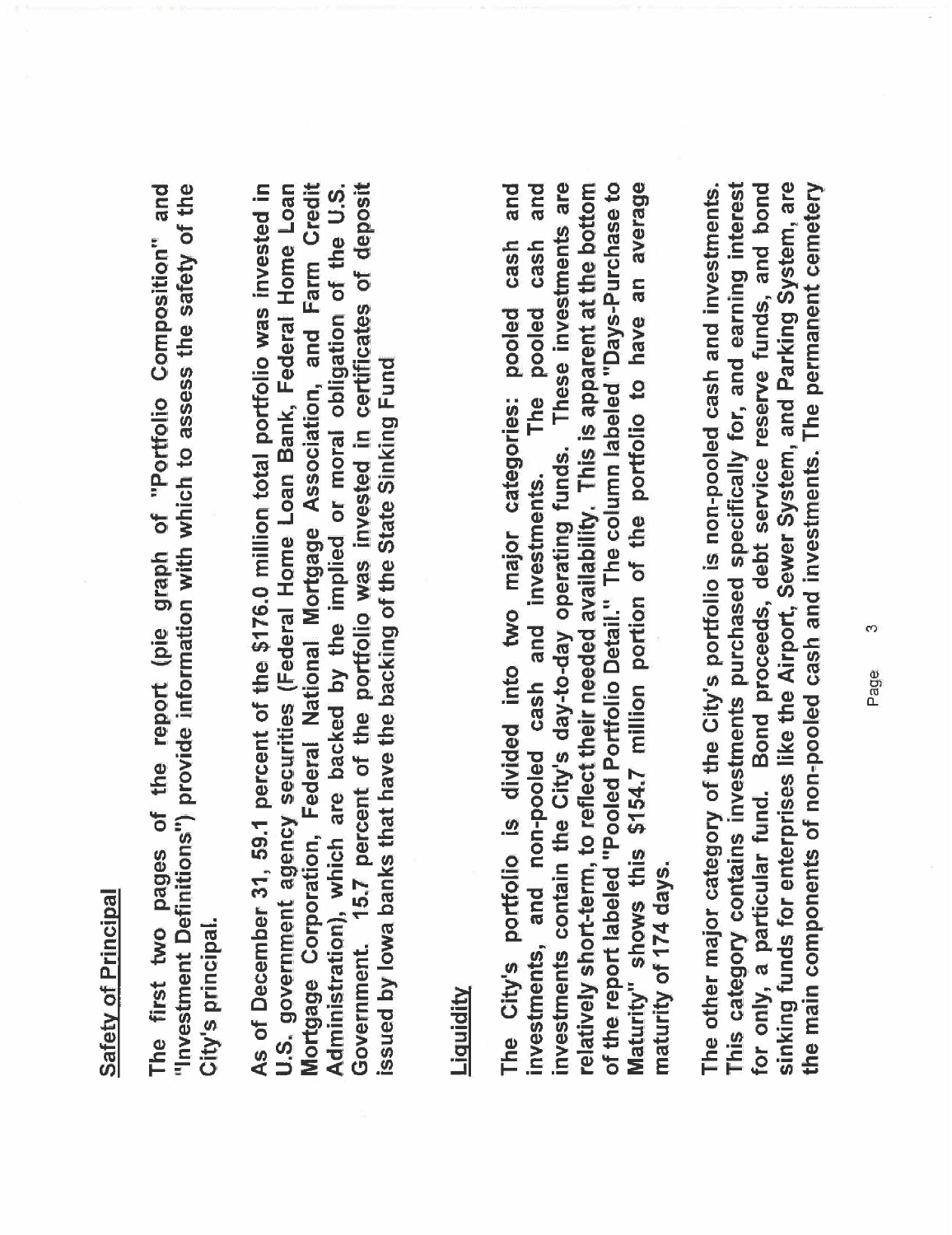These investments are much longer term than the pooled category described in the preceding paragraph. The last line on the second page of the report labeled "Non-Pooled Portfolio Detail" reveals that the average maturity of the \$21.6 million of preceding paragraph. The last line on the second page of the report labeled "Non-<br>Pooled Portfolio Detail" reveals that the average maturity of the \$21.6 million of maintenance fund and special assessments are also included in this category. These investments are much longer term than the pooled category described in the maintenance fund and special assessments are also included in this category. investments in this category is 367 days. investments in this category is 367 days.

# Return on investments Return on investments

The final two pages of this report are line graphs showing, respectively, the pooled cash and investments portfolio yield and the non-pooled cash and investments The final two pages of this report are line graphs showing, respectively, the pooled cash and investments portolio yield and the non-pooled cash and investments portfolio yield—both for fifteen months, and both compared with two benchmarks. portolio yield-both for fifteen months, and both compared with two benchmarks.

For the pooled portfolio, with its current average maturity of 174 days, the two For the non-pooled portfolio, with its current average maturity of 367 days, the two benchmarks displayed are the 180-day Treasury bill and the one-year Treasury note. benchmarks displayed are the two-year Treasury note and the three-year Treasury For the pooled portolio, with its current average maturity of 174 days, the two For the non-pooled portolio, with its current average maturity of 367 days, the two benchmarks displayed are the two-year Treasury note and the three-year Treasury benchmarks displayed are the 180-day Treasury bill and the one-year Treasury note. note yields,

portfolio will probably not go up as fast as the benchmark. Conversely, in times of Generally, because the City uses a "buy-and-hold" approach to investing, the portfolio yields will lag the market. Thus, in times of rising interest rates the yield on the City's declining interest rates, the yield on the City's portfolio will probably not go down as portolio will probably not go up as fast as the benchmark. Conversely, in times of Generally, because the City uses a "buy-and-hold" approach to investing, the portfolio yields will lag the market. Thus, in times of rising interest rates the yield on the City's declining interest rates, the yield on the City's portolio will probably not go down as fast as the benchmark. fast as the benchmark,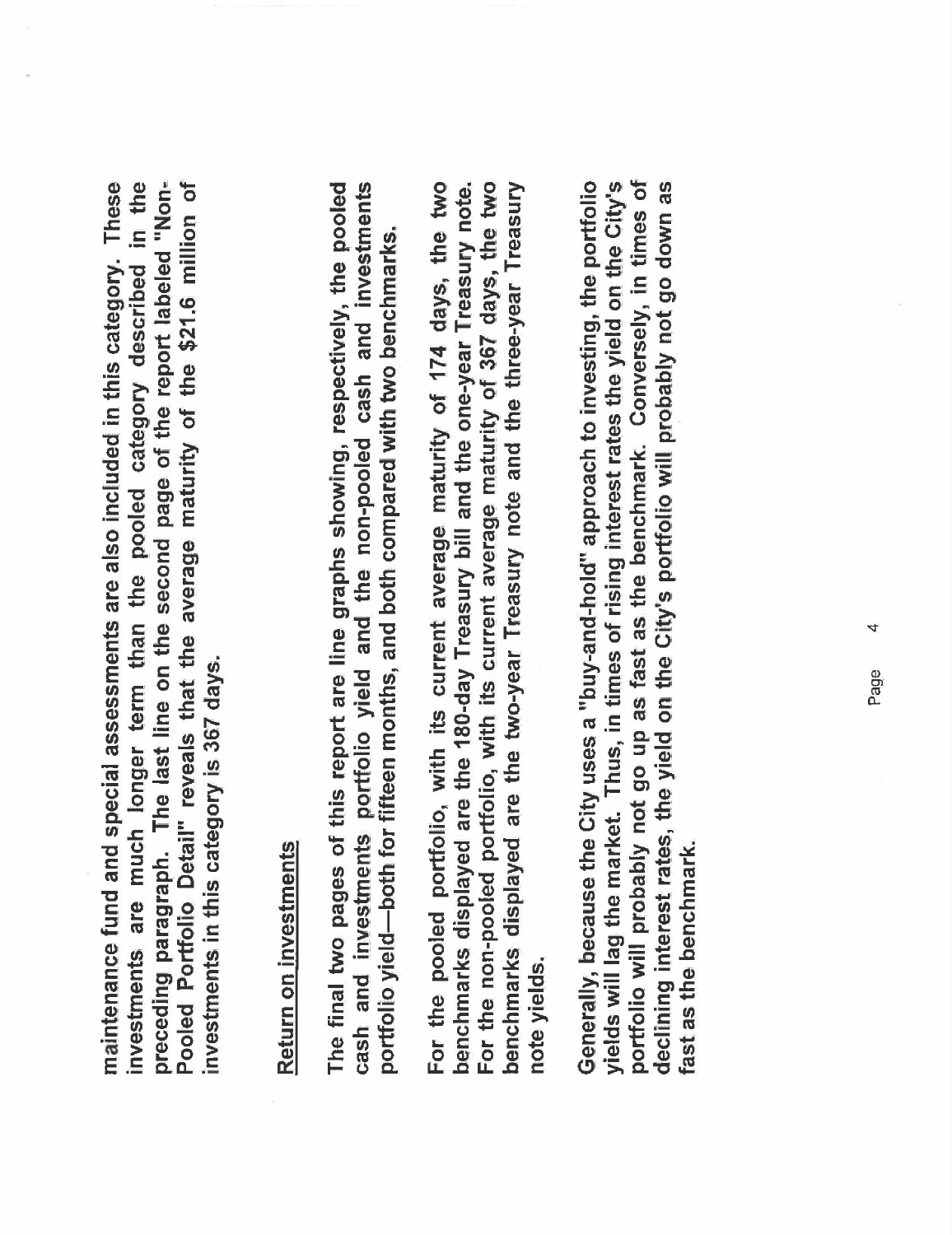# **Investment Definitions** Investment Definitions

# Government Treasuries Government Treasuries

Treasury Notes: Intermediate term coupon bearing U.S. Treasury Securities having initial maturities Treasury Notes: Intermediate term coupon bearing U,S, Treasury Securities having initial maturities of from 1-10 years. Backed by full faith and credit of the U.S. Government. of from 1-10 years, Backed by full faith and credit of the U,S, Government.

## Government Agencies Government Aqencies

FNMA (Federal National Mortgage Association): Conventional mortgages that are financed by the sale of corporate obligations (debentures and short-term notes) to private investors. Backed by sale of corporate obligations (debentures and short-term notes) to private investors, Backed by FNMA (Federal National Mortgage Association): Conventional mortgages that are financed by the moral or implied obligation of the U.S. Government. moral or implied obligation of the U ,S, Government.

FHLMC (Federal Home Loan Mortgage Corporation): Established to help maintain the availability of mortgage credit for residential housing. Participation is in the conventional loan market. Backed by FHLMC (Federal Home Loan Mortgage Corporation): Established to help maintain the availability of mortgage credit for residential housing. Participation is in the conventional loan market. Backed by moral or implied obligation of U.S. Government. moral or implied obligation of U,S, Government. FHLB (Federal Home Loan Banks): The institution that regulates lending to savings and loan FHLB (Federal Home Loan Banks): The institution that regulates lending to savings and loan associations. Backed by a moral or implied obligation of the U.S. Government. associations, Backed by a moral or implied obligation of the U,S. Government.

FFC (Federal Farm Credits): Supports agricultural loans. Backed by moral or implied obligation of FFC (Federal Farm Credits): Supports agricultural loans, Backed by moral or implied obligation of the U.S. Government. the U,S, Government.

obligations, commercial paper, and banker's acceptances. Average maturities of fund assets are Other<br>Money Market Fund: A form of mutual fund that restricts investments to relatively safe, relatively short-term instruments. Typical money market funds may invest in short-term U.S. government Money Market Fund: A form of mutual fund that restricts investments to relatively safe, relatively short-term instruments. Typical money market funds may invest in short-term U,S, government obligations, commercial paper, and banker's acceptances, Average maturities of fund assets are typically 14 to 28 days. typically 14 to 28 days.

Certificate of Deposit: A time deposit with a specific maturity evidenced by a certificate. Insured by Certificate of Deposit: A time deposit with a specific maturity evidenced by a certificate, Insured by the Federal Deposit Insurance Corporation (FDIC) for \$250,000. the Federal Deposit Insurance Corporation (FDIC) for \$250,000,

Commercial Paper. An unsecured promissory note with a fixed maturity of no more than 270 days. Commercial Paper: An unsecured promissory note with a fixed maturity of no more than 270 days, Primarily used by large corporations to finance short-term debt. Primarily used by large corporations to finance short-term debt.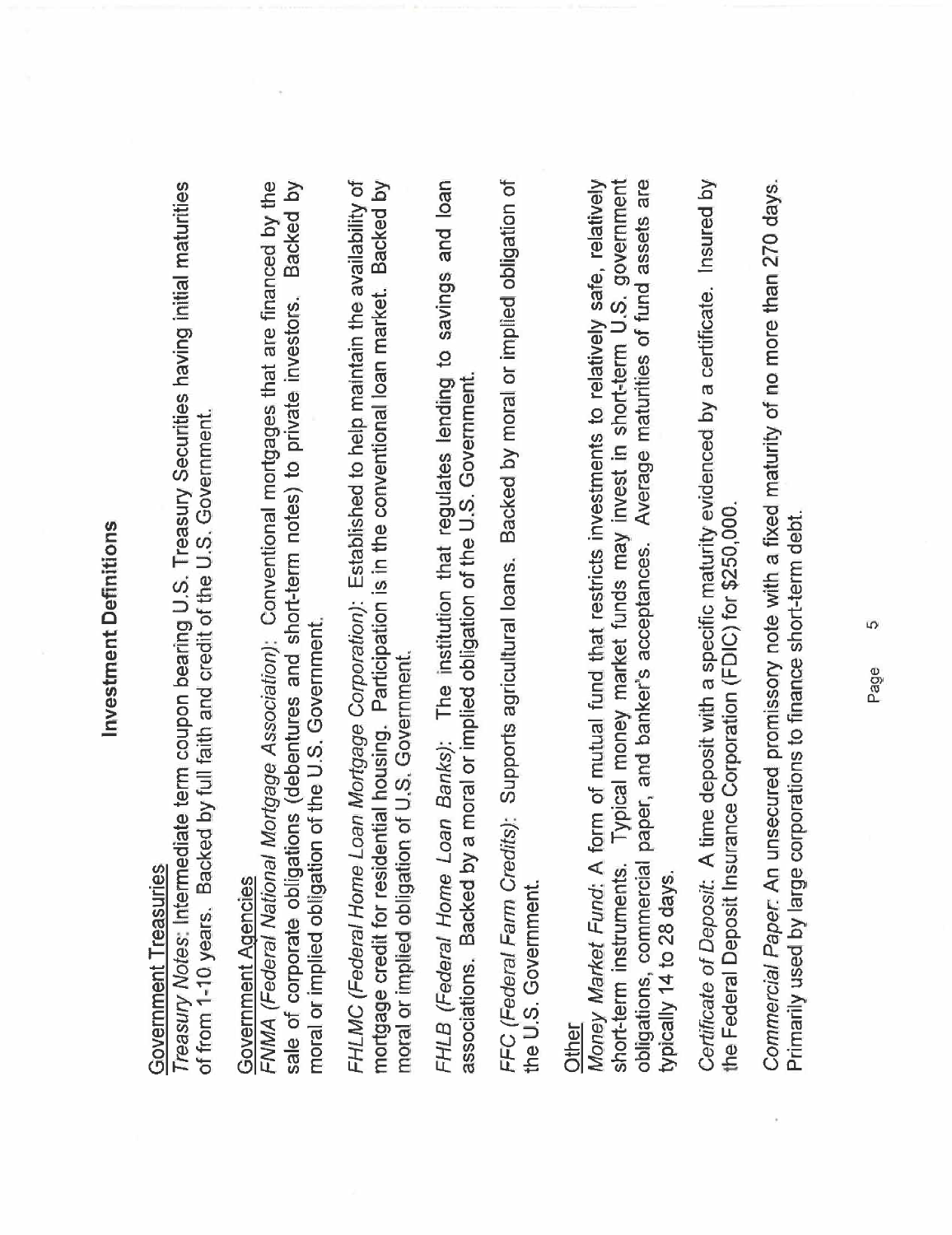



Page 6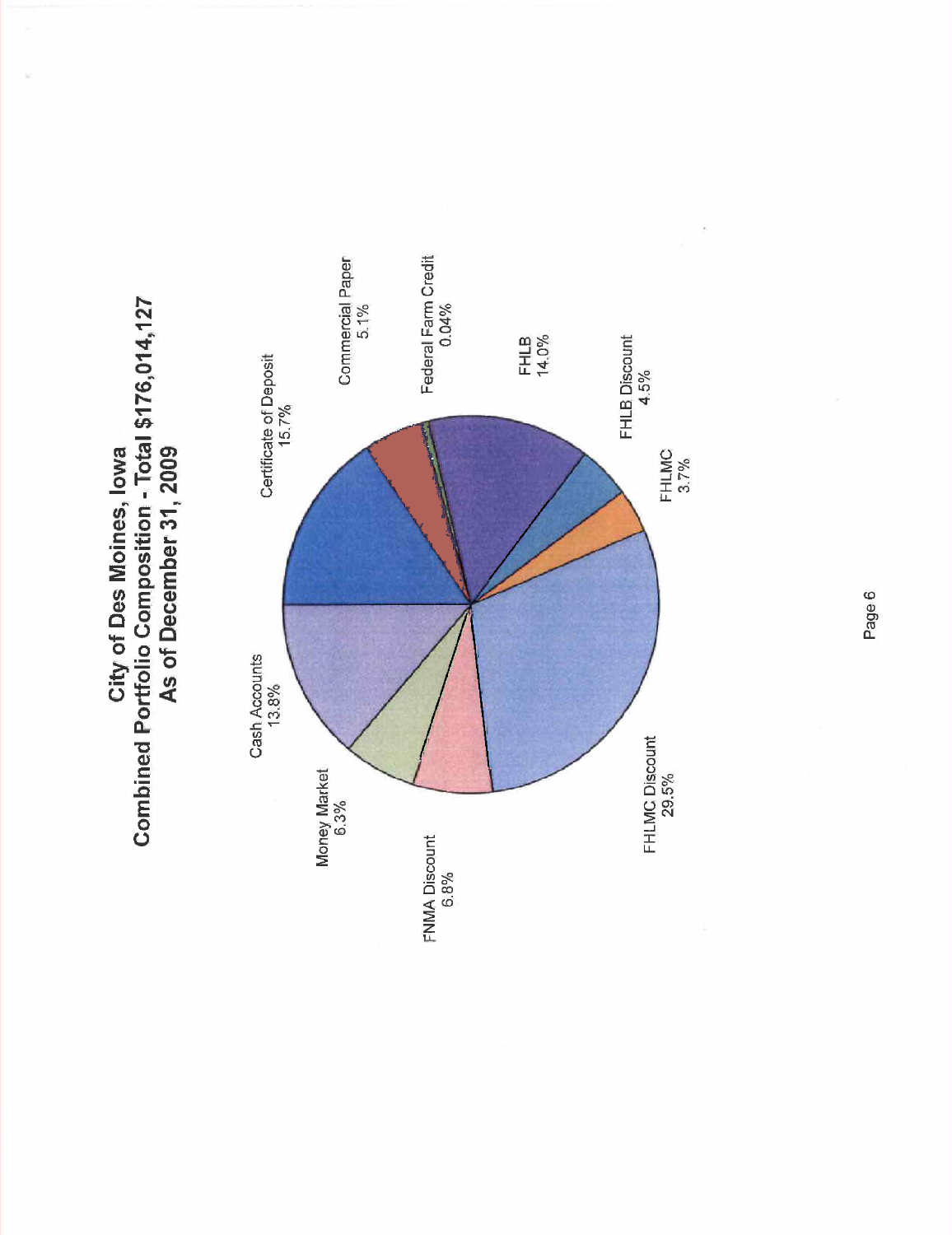|                                                           |                                                   |                                                                                                              |                                                                 |                                                          |                                                       | As of December 31, 2009                                  |                                      |                                                                |                                                                   |                                                                        |                                                              |
|-----------------------------------------------------------|---------------------------------------------------|--------------------------------------------------------------------------------------------------------------|-----------------------------------------------------------------|----------------------------------------------------------|-------------------------------------------------------|----------------------------------------------------------|--------------------------------------|----------------------------------------------------------------|-------------------------------------------------------------------|------------------------------------------------------------------------|--------------------------------------------------------------|
| <b>CUSIP</b>                                              | Number<br>Invest<br>09-0064<br>07-0081<br>09-0055 | Certificate of Deposit<br>Certificate of Deposit<br><b>Certificate of Deposit</b><br>Description<br>Security | Bank of the West<br>Bank of the West<br><b>SSUer</b><br>US Bank | 1/31/2007<br>6/3/2009<br>5/5/2009<br>rchase<br>Date<br>a | 1/29/2010<br>5/5/2010<br>6/2/2010<br>Maturity<br>Date | Days-Purchase<br><u>To Maturity</u><br>1004<br>365<br>डू | 1.6500<br>5.1950<br>1,5300<br>Yield  | 3,325,350.00<br>888,250.00<br>1,404,000.00<br>Original<br>Cost | 1,404,000.00<br>3,325,350.00<br>888 250.00<br>Par Value<br>Ending | 14,656.13<br>21,422.35<br>667,651.14<br><u>To Maturity</u><br>Earnings | 888,250.00<br>3,325,350.00<br><b>Market Value</b><br>Current |
| Certificate of Deposit Total                              |                                                   |                                                                                                              |                                                                 |                                                          |                                                       | 608                                                      | 2.7917                               | 5,617,600.00                                                   | 5,617,600.00                                                      | 703.729.62                                                             | 1,404,000.00                                                 |
| Feceral Farm Credit Total<br>31331GSA8                    | 09-0045                                           | Federal Farm Credit                                                                                          | Piper Jaffray                                                   | 4/1/2009                                                 | 4/1/2010                                              | 365<br>365                                               | 0.8750<br>0.8750                     | 600,000.00<br>600.000.00                                       | 600,000.00<br>600,000.00                                          | 2.625.00<br>2,625.00                                                   | 601,128.00<br>601,128.00                                     |
| 3133XRT83<br>3133XB6R1<br>3133XTFY7                       | 0500-80<br>10-0002<br>10-007                      | <b>FHLB</b><br><b>FHLB</b><br>FHLB                                                                           | RBC Dain Rauche<br>Great Pacific<br>Piper Jaffray               | 1/8/2008<br>8/20/2009<br>9/16/2009                       | 9/10/2010<br>3/29/2010<br>7/6/2010                    | 359<br>320<br>811                                        | 0.5003<br>3.3802<br>0.4207           | 666,965.00<br>3,013,110.00<br>514,480.00                       | 3,000,000.00<br>650,000.00                                        | 5,723.33<br>49,707.12                                                  | 3,012,180.00<br>656,909.50                                   |
| 3133XTXH4<br>FHLB Total                                   | 10-0038                                           | <b>FHLB</b>                                                                                                  | Wells Fargo Instit.                                             | 12/23/2009                                               | 7/27/2011                                             | 518<br>581                                               | 0.7800<br>1,2703                     | 1,418,705.85<br>5,613,260.85                                   | 1,400,000.00<br>500,000.00<br>5,550,000.00                        | 2.113.75<br>17,567.76<br>75,111.96                                     | 1,413,566.00<br>5,592,185.50<br>509,530.00                   |
| FHLMC Tota<br>3137EABL2<br>3128X4HN4                      | 09-0053<br>08-0051                                | FHLMC<br>FHLMC                                                                                               | Great Pacific<br>Piper Jaffray                                  | 4/30/2009<br>1/8/2008                                    | 6/28/2010<br>9/1/2010                                 | 424<br>696<br>967                                        | 0.7002<br>3.3998<br>2.0500           | 512,550.00<br>520,070.00<br>1.032.620.00                       | 500,000.00<br>500,000.00<br>1,000,000.00                          | 66,180.56<br>7,187.50<br>73,368.06                                     | 1,020,675.00<br>514 295.00<br>506,380.00                     |
| Money Market Total<br>140320300<br>140320268<br>140323536 |                                                   | Money Market<br>Money Market<br>Money Market                                                                 | Goldman Sachs<br>Goldman Sachs<br>Goldman Sachs                 | Daily<br>Dally<br>Daily                                  | Daily<br>Daily<br>Daily                               |                                                          | 0.0355<br>0.0355<br>0.0355<br>0.0355 | 357,117.00<br>2,000,000.00<br>1,779 050.27<br>4.136.167.27     | 357,117.00<br>2,000,000.00<br>1,779,050.27<br>4,136,167.27        | $\frac{4}{2}$<br>≸<br>≨ો≨                                              | 2,000,000.00<br>357,117.00<br>1.779.050.27<br>4,136,167.27   |
| 26824                                                     |                                                   | Cash Account                                                                                                 | Bankers Trust                                                   | Daily                                                    | γilis⊂                                                |                                                          | 0.0110                               | 3,982.71                                                       | 3,982.71                                                          | ≸                                                                      | 3,982.71                                                     |
| 1356872<br>1357052                                        |                                                   | Cash Account<br>Cash Account                                                                                 | <b>Bankers Trust</b><br>Bankers Trust                           | Daily<br>Daily                                           | Daily<br>Daily                                        |                                                          | 0.0110<br>0.0110                     | 1,807.85<br>160,572.55                                         | 1,807.85<br>160,572.55                                            | ≸<br>₹                                                                 | ,807.85<br>160,572.55                                        |
| 1395763<br>1395797                                        |                                                   | Cash Account<br>Cash Account                                                                                 | <b>Bankers Trust</b><br>Bankers Trust                           | Daily<br>Daily                                           | Daily<br>Daily                                        |                                                          | 0.0110<br>0.0110                     | 274,334.28<br>310,735.44                                       | 274.334.28<br>310,735.44                                          | NA<br><b>SE</b>                                                        | 274,334.28<br>310,735.44                                     |
| 1395839<br>1395813                                        |                                                   | Cash Account<br>Cash Account                                                                                 | <b>Bankers Trust</b><br><b>Bankers Trust</b>                    | Daily<br>Dally                                           | Daily<br>Daily                                        |                                                          | 0.0110<br>0.0110                     | 838,591.46<br>21,064.05                                        | 1,838,591.46                                                      | ΝA                                                                     | 1,838,591.46                                                 |
| 1586815                                                   |                                                   | Cash Account                                                                                                 | <b>Bankers Trust</b>                                            | Daily                                                    | Daily                                                 |                                                          | 0.0110                               | 144 284.00                                                     | 21.064.05<br>144,284.00                                           | $\frac{4}{2}$<br>$\frac{4}{5}$                                         | 21,064.05<br>144,284.00                                      |
| 1566879<br>1567298                                        |                                                   | Cash Account<br>Cash Account                                                                                 | Bankers Trust<br>Bankers Trust                                  | Daily<br>Daily                                           | Daily<br>Daily                                        |                                                          | 0.0110<br>0.0110                     | 582,691.75<br>1,229,404.93                                     | 582,691.75<br>229.404.93                                          | $\leq$<br>$\frac{1}{2}$                                                | 582,691.75<br>1,229,404.93                                   |
| Cash Account Total                                        |                                                   |                                                                                                              |                                                                 |                                                          |                                                       |                                                          | 0.0110                               | 4,567,469.02                                                   | 4,567,469.02                                                      | ŠÃ                                                                     | 4,567,469.02                                                 |
| Investment Total                                          |                                                   |                                                                                                              |                                                                 |                                                          |                                                       | 367                                                      | 1.3349                               | 21.587,117.14                                                  | 21,471,236.29                                                     | 854,834.64                                                             | 21,535,224.79                                                |

**City of Des Moines<br>Non-Pooled Portfolio Detail** Non-Pooled Portfolio Detail City of Des Moines

Page 7